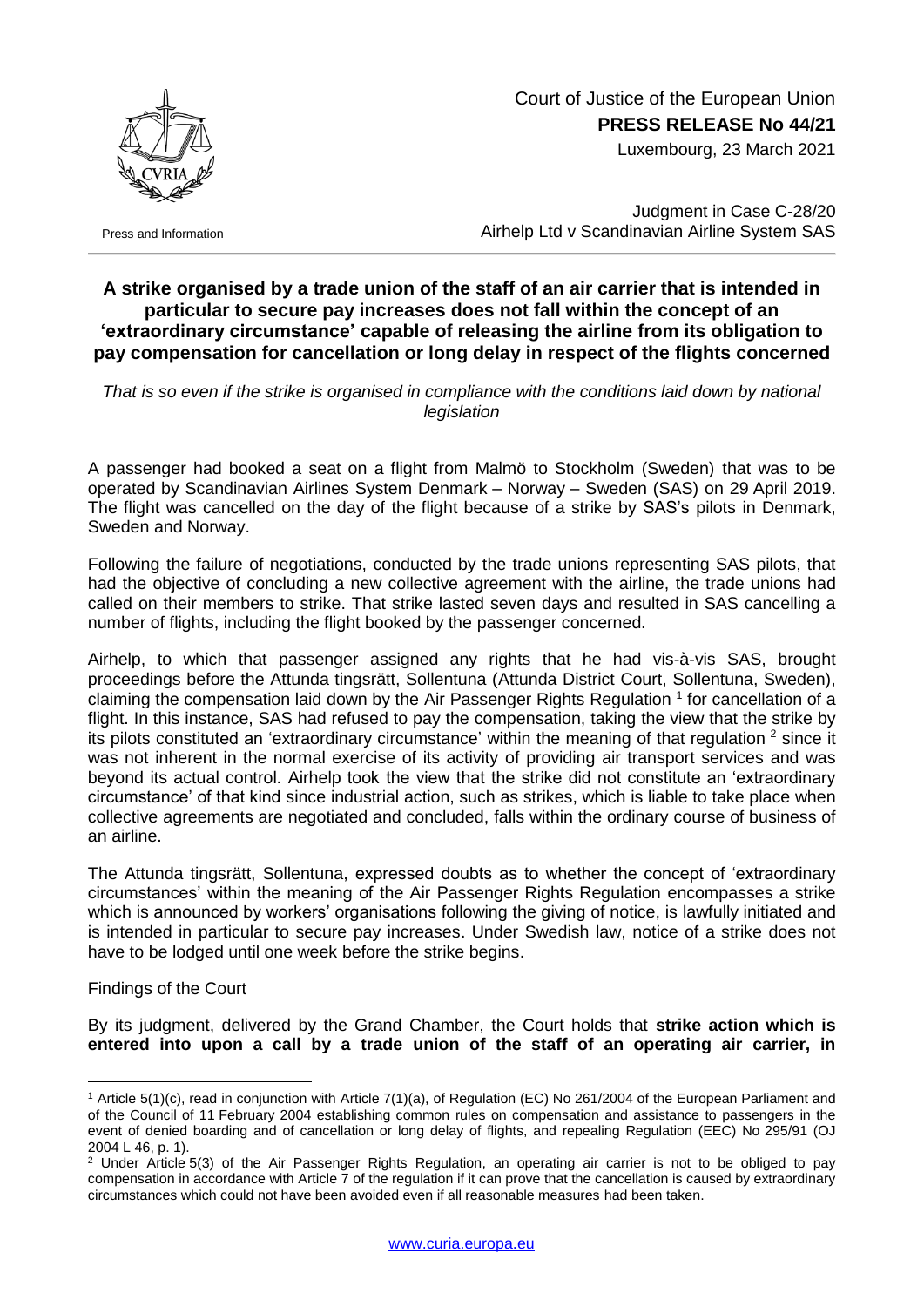**compliance with the conditions laid down by national legislation,** in particular the notice period imposed by it, which is intended to assert the demands of that carrier's workers and which is followed by a category of staff essential for operating a flight **does not fall within the concept of an 'extraordinary circumstance' within the meaning of the Air Passenger Rights Regulation.**

First of all, the Court points out that the concept of 'extraordinary circumstances' in the Air Passenger Rights Regulation refers to events which meet two cumulative conditions, the fulfilment of which must be assessed on a case-by-case basis, namely, first, they must not be inherent, by their nature or origin, in the normal exercise of an air carrier's activity and, second, they must be beyond its actual control.<sup>3</sup> It also explains that that concept must be interpreted strictly, in view of the fact that, first, the regulation has the objective of ensuring a high level of protection for air passengers and, second, the exemption from the obligation laid down by the regulation to pay compensation constitutes a derogation from the principle that air passengers have the right to compensation.

Next, the Court examines whether a strike which is entered into upon a call by a trade union of the staff of an operating air carrier, in compliance with the notice period imposed by national legislation, which is intended to assert the demands of that carrier's workers and which is followed by one or more categories of staff whose presence is necessary to operate a flight is capable of constituting an 'extraordinary circumstance' within the meaning of the Air Passenger Rights Regulation.

As regards, in the first place, the question whether the strike at issue might be categorised as an event which is not inherent in the normal exercise of an air carrier's activity, the Court observes that the right to take collective action, including strike action, is a fundamental right, laid down in Article 28 of the Charter of Fundamental Rights of the European Union ('the Charter'). In that regard, the Court states that **a strike, as one of the ways in which collective bargaining may manifest itself, must be regarded as an event inherent in the normal exercise of the employer's activity**, irrespective of the particular features of the labour market concerned or of the national legislation applicable as regards implementation of that fundamental right. That interpretation must also apply where the employer is an operating air carrier, as measures relating to the working conditions and remuneration of the staff of such a carrier fall within the normal management of its activities. Therefore, **a strike whose objective is limited to obtaining from an air transport undertaking an increase in the pilots' salary, a change in their work schedules and greater predictability as regards working hours constitutes an event that is inherent in the normal exercise of that undertaking's activity, in particular where such a strike is organised within a legal framework.** 

So far as concerns, in the second place, the question whether the strike in question could be entirely beyond an air carrier's actual control, the Court points out, first, that, since the right to strike is a right of workers guaranteed by the Charter, a strike's launch is foreseeable for any employer, in particular where notice of the strike is given.

Second, since a strike is foreseeable for the employer, it retains control over events inasmuch as it has, in principle, the means to prepare for the strike and, as the case may be, mitigate its consequences. In that respect, like any employer, **an operating air carrier faced with a strike by its staff that is founded on demands relating to working and remuneration conditions cannot claim that it does not have any control over that action.**

Therefore, according to the Court, **a strike by the staff of an operating air carrier that is connected to demands relating to the employment relationship between the carrier and its staff that are capable of being dealt with through management-labour dialogue within the** 

1

<sup>&</sup>lt;sup>3</sup> See, to that effect, judgments of 22 December 2008, Wallentin-Hermann, [C-549/07,](http://curia.europa.eu/juris/documents.jsf?num=C-549/07) paragraph 23 (see also Press Release No [100/08\)](https://curia.europa.eu/jcms/upload/docs/application/pdf/2009-03/cp080100en.pdf); of 17 September 2015, *van der Lans*, [C-257/14,](http://curia.europa.eu/juris/documents.jsf?num=C-257/14) paragraph 36 (see also Press Release No [105/15\)](https://curia.europa.eu/jcms/upload/docs/application/pdf/2015-09/cp150105en.pdf); of 17 April 2018, *Krüsemann and Others*, C-195/17, C-197/17 to [C-203/17, C-226/17, C-228/17, C-254/17, C-274/17,](http://curia.europa.eu/juris/documents.jsf?num=C-195/17)  [C-275/17, C-278/17 to](http://curia.europa.eu/juris/documents.jsf?num=C-195/17) C-286/17 and C-290/17 to C-292/17, paragraphs 32 and 34 (see also Press Release No [49/18\)](https://curia.europa.eu/jcms/upload/docs/application/pdf/2018-04/cp180049en.pdf); and of 11 June 2020, *Transportes Aéros Portugueses*, [C-74/19,](http://curia.europa.eu/juris/documents.jsf?num=C-74/19) paragraph 37 (see also Press Release No [68/20\)](https://curia.europa.eu/jcms/upload/docs/application/pdf/2020-06/cp200068en.pdf).